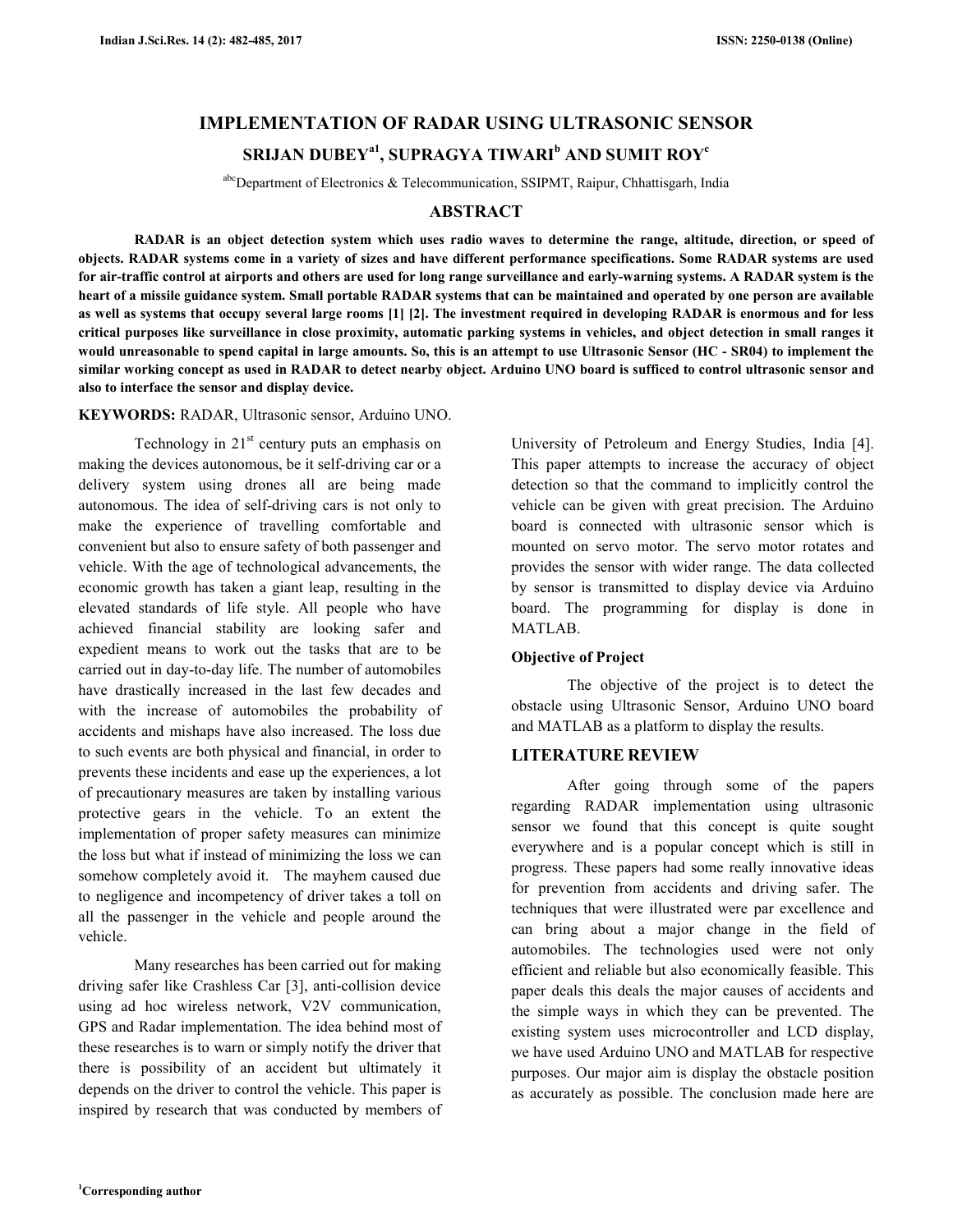that the concept RADAR can be easily duplicated with help of ultrasonic sensor for small ranges. For data transmission from sensor to display device Arduino UNO is used. Arduino UNO is used because it compatible with MATLAB R2015a.

# **SYSTEM DEVELOPMENT**

#### **Arduino**

 Arduino is an open-source project that created microcontroller-based kits for building digital devices and interactive objects that can sense and control physical devices.[5]

 The project is based on microcontroller board designs, produced by several vendors, using various microcontrollers. These systems provide sets of digital and analog input/output (I/O) pins that can interface to various expansion boards (termed shields) and other circuits. The boards feature serial communication interfaces, including Universal Serial Bus (USB) on some models, for loading programs from personal computers. For programming the microcontrollers, the Arduino project provides an integrated development environment (IDE) based on a programming language named Processing, which also supports the languages C and  $C++$ .

 The first Arduino was introduced in 2005, aiming to provide a low cost, easy way for novices and professionals to create devices that interact with their environment using sensors and actuators. Common examples of such devices intended for beginner hobbyists include simple robots, thermostats, and motion detectors.

 Arduino boards are available commercially in preassembled form, or as do-it-yourself kits. The hardware design specifications are openly available, allowing the Arduino boards to be produced by anyone. Adafruit Industries estimated in mid-2011 that over 300,000 official Arduinos had been commercially produced [6], and in 2013 that 700,000 official boards were in users' hands.[7]



**Figure 1: Arduino UNO board** 

### **Servo Motor**

 A servomotor is a rotary actuator or linear actuator that allows for precise control of angular or linear position, velocity and acceleration. [7] It consists of a suitable motor coupled to a sensor for position feedback. It also requires a relatively sophisticated controller, often a dedicated module designed specifically for use with servomotors. Servomotors are not a specific class of motor although the term servomotor is often used to refer to a motor suitable for use in a closed-loop control system. Servomotors are used in applications such as robotics, CNC machinery or automated manufacturing.

 More sophisticated servomotors use optical rotary encoders to measure the speed of the output shaft and a variable-speed drive to control the motor speed. [8]



**Figure 2: Servomotor** 

#### **Ultrasonic Sensor**

 Ultrasonic sensors "are based on the measurement of the properties of acoustic waves with frequencies above the human audible range," often at roughly 40 kHz. They typically operate by generating a high-frequency pulse of sound, and then receiving and evaluating the properties of the echo pulse. Sensors calculate the time interval between sending the signal and receiving the echo to determine the distance to an object. This technology can be used for measuring wind speed and direction (anemometer), tank or channel level, and speed through air or water. For measuring speed or direction a device uses multiple detectors and calculates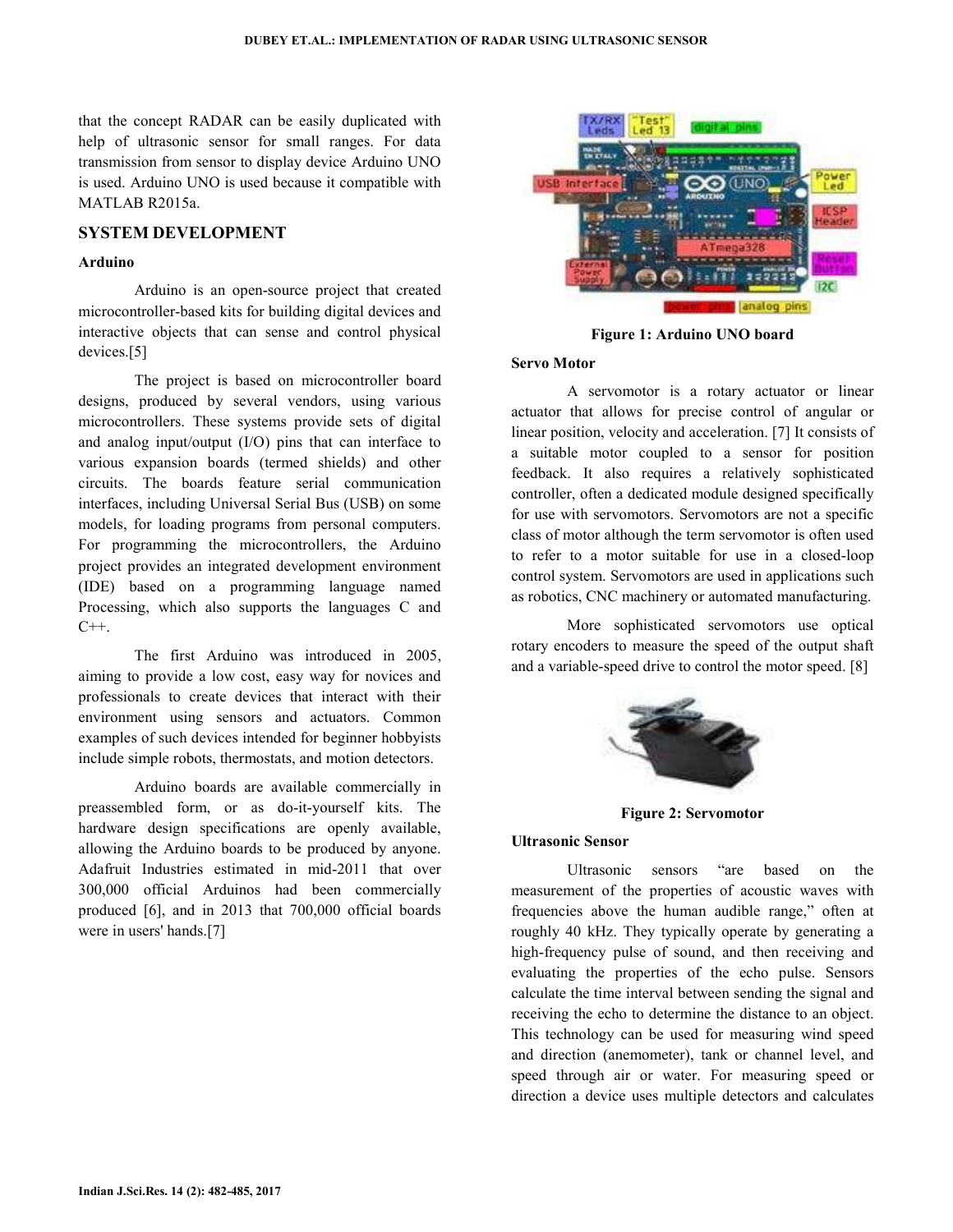the speed from the relative distances to particulates in the air or water. To measure tank or channel level, the sensor measures the distance to the surface of the fluid. Further applications include: humidifiers, sonar, medical ultra sonography, burglar alarms and non-destructive testing. Systems typically use a transducer which generates sound waves in the ultrasonic range, above 18,000 hertz, by turning electrical energy into sound, then upon receiving the echo turn the sound waves into electrical energy which can be measured and displayed.



**Figure 3: Ultrasonic sensor (HC-SR04)** 

 The Ultrasonic sensor is mounted on servomotor which provides desired rotation to sensor to increase range of sensor which is connected to Arduino UNO board. Arduino UNO board is connected to computer which has Arduino IDE and MATLAB. With the help of suitable programming the position object is displayed.

# **APPLICATIONS**

- 1. In underwater networks.
- 2. In driverless vehicle system.
- 3. In speed detection of mobile objects.
- 4. In various military operations such as to guide
- automatic weapons.
- 5. In aircrafts to warn them about any obstacle in the way.

# **ADVANTAGES**

- 1. Implementation of RADAR at very low cost.
- 2. Mobile RADAR system.
- 3. Readings are updated rapidly.
- 4. Small in size.
- 5. Easy to construct.

# **LIMITATIONS**

1. Height of objects cannot be determined.

2. 3D mapping of object is not possible. 3. The range depends upon the characteristics of the sensor

# **RESULTS**

The developed module detects and displays the obstacle successfully and subsequently plots the changes in position of the obstacle. The results are accurate with minor error probability,



**Figure 4: Screenshot of output** 



**Figure 5: Screenshot of output** 

# **CONCLUSION**

 In this paper we have attempted to use ultrasonic sensor for implementation of RADAR and got results that exceeds our presumed expectations. The basic system is created for preventing collisions of vehicles and selfdriving cars. With some enhancements the system can be used for real time purposes.

# **REFERENCES**

- Translation Bureau (2013). "Radar definition". Public Works and Government Services Canada. Retrieved March 18, 2017.
- McGraw-Hill dictionary of scientific and technical terms / Daniel N. Lapedes, editor in chief. Lapedes, Daniel N. New York ; Montreal : McGraw-Hill, 1976. [xv], 1634, A26 p.
- "Crashless car: Making driving safer" https://www.scientificamerican.com/article/crash less-cars by Steven Asley Retrieved March 19, 2017.
- "Design and Development of Vehicle anti-collision system using Electromagnet and Ultrasonic sensor" by Shival Dubey and Abdul Wahid Ansari, Retrieved March 18, 2017.